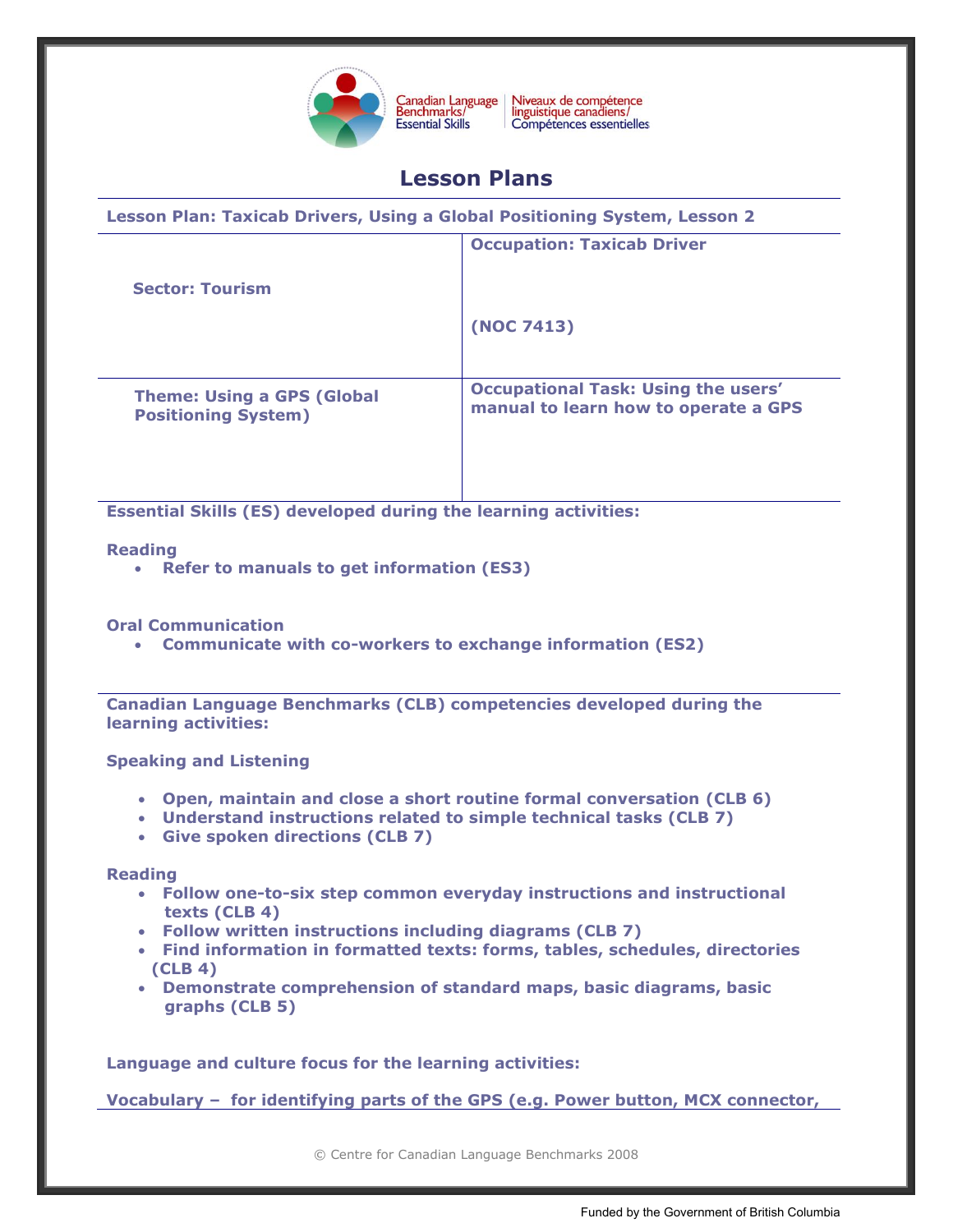

**SD card slot, mini-USB port, headphone plug, touch screen, map page, satellite signal indicator, battery strength indicator, etc.)**

#### **Culture**

**Many jobs require learning about equipment using a manual or instruction book. The cab driver must be able to find the information required to use the GPS quickly and effectively.** 

**Suggested teacher resources and classroom materials needed:** 

**For Teacher reference:**

**Occupational Language Analysis for Taxicab Driver (NOC #7413) [http://www.itsessential.ca/itsessential/display\\_page.asp?page\\_id=353](http://www.itsessential.ca/itsessential/display_page.asp?page_id=353)**

**Essential Skill Profile for Taxicab Driver (NOC #7413) <http://srv600.hrdc-drhc.gc.ca/esrp/english/profiles/56.shtml>**

**Garmin Owners' Manual (Nuvi 300/350 ) [http://www8.garmin.com/manuals/Nuvi350\\_OwnersManual.pdf](http://www8.garmin.com/manuals/Nuvi350_OwnersManual.pdf)**

**A Garmin Nuvi 300 or 350**

**For Learners: One Garmin Nuvi 300 or 350 for each learner**

**One copy each of Garmin Owners' Manual (Nuvi 300/350 ) [http://www8.garmin.com/manuals/Nuvi350\\_OwnersManual.pdf](http://www8.garmin.com/manuals/Nuvi350_OwnersManual.pdf)**

**Estimated time for the learning activities: 1 ½ hours**

**Learner Profile:**

**The class would probably be multi-level but because the vocabulary and skills they need to know are specific there would not be any planning to accommodate different levels. Most of the learners would be at least at CLB 5. This lesson is part of a five lesson module. The learners may or may not be experienced taxi drivers.**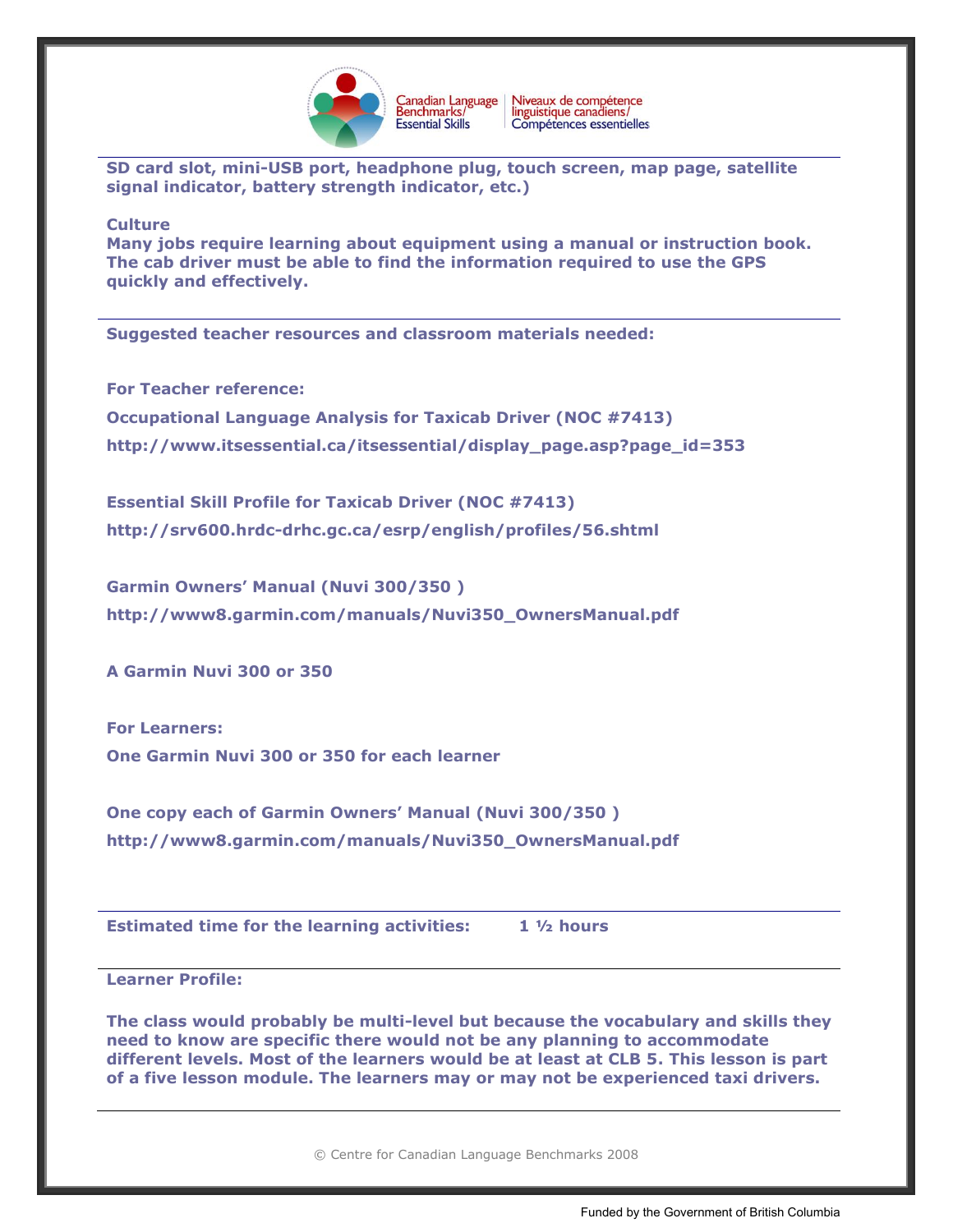

## **Learning Objectives:**

**Learners will be able to identify the parts of their GPS using the manual for assistance.**

**Learners will be able to follow directions in a manual to learn how to use the map page on their GPS.**

**Learning activities:**

**1.** 

**a) Hand out GPS and GPS manual to each learner.** 

**Have learners turn to Preface. Read the Manual Conventions.** 

**Explain the following:**

**Always touch with your finger, not a hard object. This is to avoid damage to the screen.**

**The use of the >. It indicates that the user should touch a series of items.**

**b) Direct learners to page 1 of Getting Started. (Your Nuvi). Have learners identify the parts of their GPS using the diagram on page 1. Review the vocabulary:**

- **Power button**
- **MCX connector (for an optional external antenna)**
- **SD card slot (to load software)**
- **Mini-USB port (to connect to a computer)**
- **Headphone plug**

**c) Direct learners to the Menu Page. Go through the identifying letters (A – H). Have learners find each one on their GPS and go through the pronunciation, meaning and use of each item.**

**Tell the class that they will not be looking at E (traffic) or F (Travel Kit).**

**(30 minutes)**

**2. Direct learners to page 2 of the manual.** 

**a) Have learners work through this page individually.** 

**Then**

**b) As a class identify the tips that are on this page that they need to know.**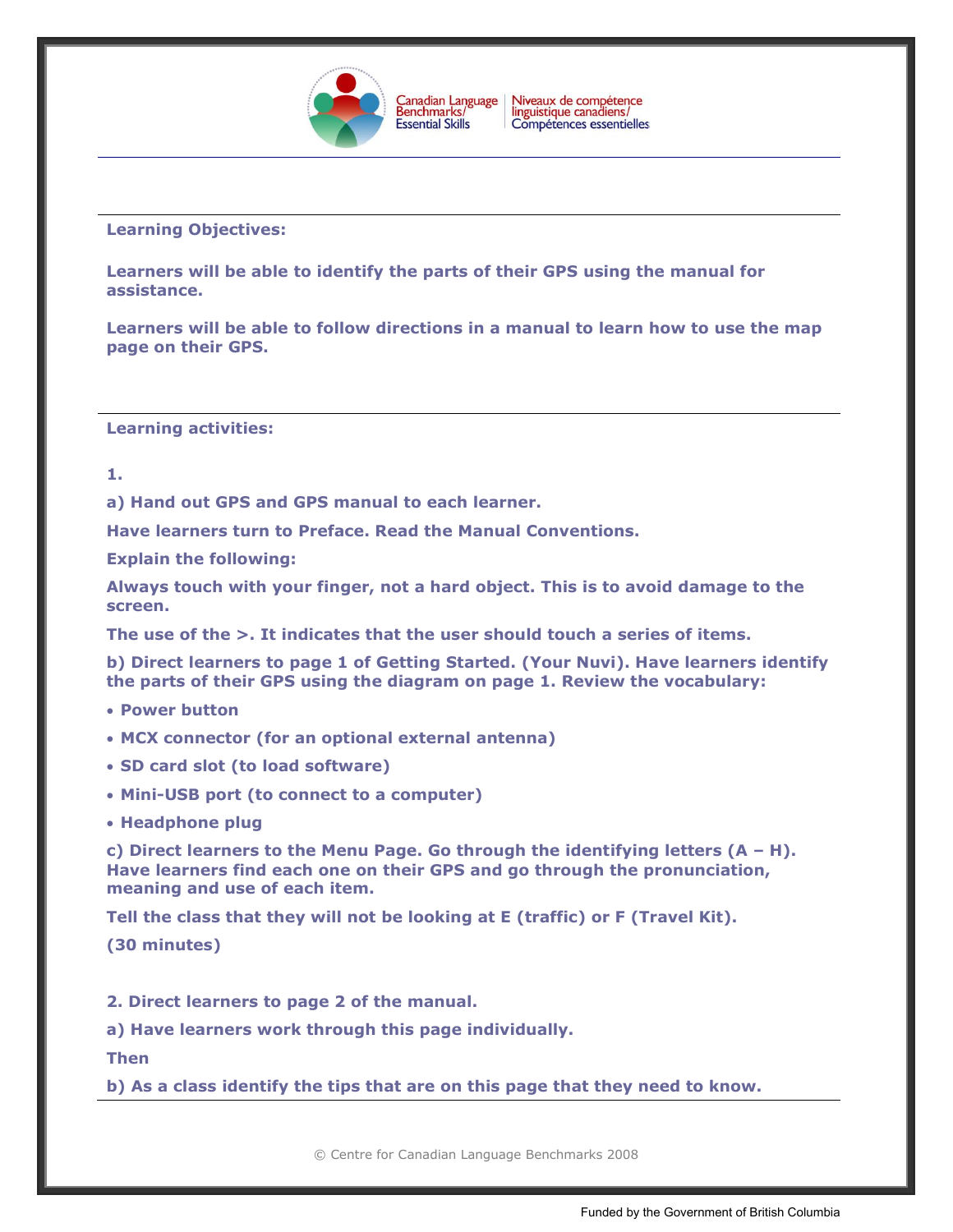

**c) Have learners turn on their GPS, adjust the brightness and volume settings, lock and unlock the screen.**

**d) Direct learners to the Menu page.** 

**Note that there are additional tips about the battery on page 64. Assign this page to half of the class to read and report back on to the rest of the class. The other half of the class should read the top of page 3 about the satellite signals. Then they should read page 65 and prepare to report to the rest of the class. Allow time for each group to report. (30 minutes)**

**3. Direct learners to page 3, Find Your Destination. Have learners explore this page and practice finding various locations in each category – addresses, restaurants, hotels, service stations. (30 minutes)** 

**\* Note that this is an American manual and the distances are in miles and speeds are in miles per hour. The learners will learn to set their GPS to metric in the next class.**

**4. Direct learners to page 4, Follow Your Route. Look at the map page. Identify the magenta route line. Remind learners that the GPS uses vocal prompts, arrows on the map, directions at the top of the Map page, and that a checked flag marks the destination.** 

**5. Direct learners to pages17-19 for more information on using the Map page. Have learners work through these pages together. Answer any questions about vocabulary or procedure as they arise. Review the components of each diagram on pages 17-19 with the entire class.**

**Have learners role play in pairs. One will be the customer, the other the taxi driver. The customer must choose a destination and the taxi driver must ask the customer for the destination and model good questioning techniques and check for comprehension as they discuss the destination. Have the learners switch roles (30 minutes)**

**Additional and/or extension learning activities:**

**Learners should practice using the GPS in their own vehicle. They should use it to direct them to a familiar address and to unfamiliar addresses. This is an informal learning activity for learners to do on their own to extend their learning.**

**Learners should be prepared to report back to the class on their experience using the GPS.**

**Learners use the index to find out how to change their GPS to metric. They should change the setting to metric before the next class.** 

## **Evaluation:**

**Learners identify parts of their GPS using the manual.**